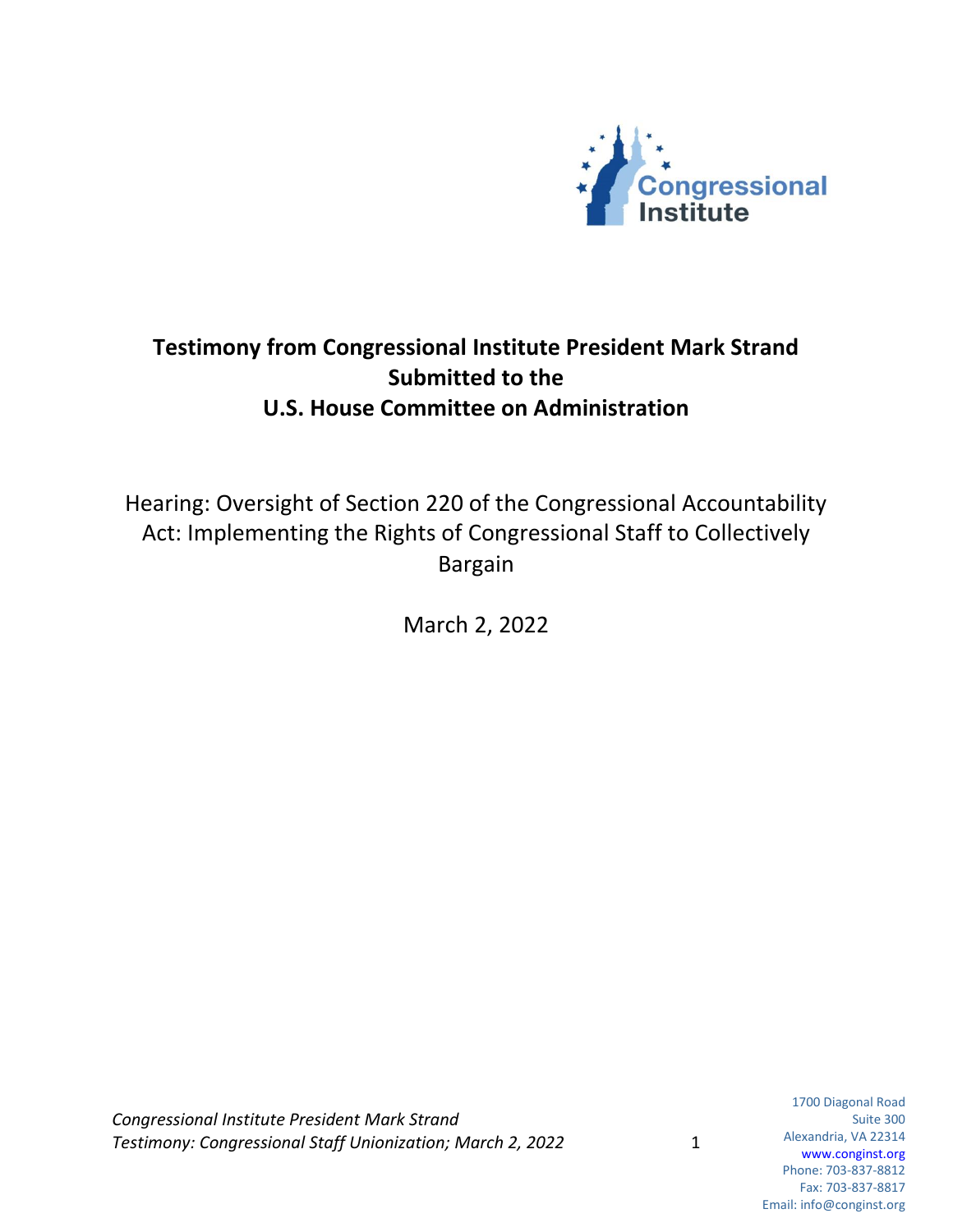Chair Lofgren, Ranking Member Davis and other Members of the Committee. Thank you for inviting me to testify on the issue of congressional staff unionization.

I am not against labor unions. I am the son of a union shop steward. And, as a former staffer who served in the House and Senate for 24 years, I am mindful of the oftenchallenging circumstances of being a congressional employee.

For the first hundred years of our government, there was no staff. We did not get to the current number of staff until the 1970s, following the work of a Joint Committee on congressional reform. I bring this up because citizens do not elect staff. They elect a single individual to represent them. Members of Congress are, consequently, given broad latitude to hire the staff they think will best serve their constituents.

For Congress to compete with the Executive Branch, it requires strong individual legislators. We empower Members to control the size and job duties of their staff based on the unique needs of their districts. Members are supposed to be the primary voice for their constituents in government. When we talk about earmark reform, for example, it is because we want to give Members a powerful and individual voice in how federal dollars are spent in their district.

The independence of each individual Member is key to the Article One powers invested in the Legislative Branch.

This is dramatically different from parliamentary systems where the Prime Minister is a member of the legislature. In our system, the President represents the Executive Branch with about 2 million employees and thousands of political appointees who help the President to conduct his agenda. In a parliamentary system, individual lawmakers tend to have just a few staffers - typically about three - and all other employees are either controlled by the political parties or are institutional and non-partisan.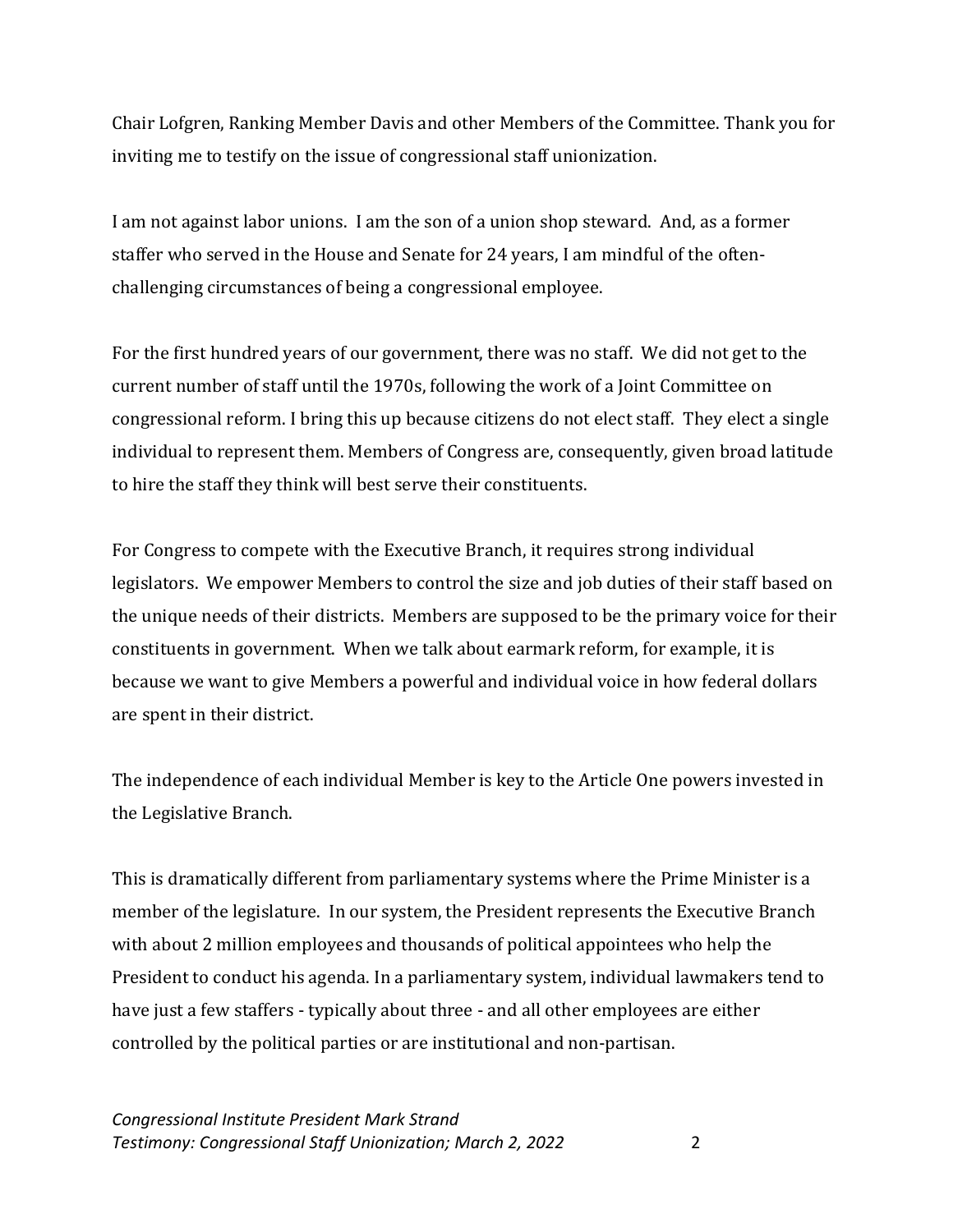Eighteen full-time staffers – the current limit for House offices – would be the envy of any lawmaker serving in a parliament. But the political parties in parliamentary systems control the majority of employees as a check against individual lawmakers showing independence from party leaders. It is true that partisanship has sometimes led the 21st Century Congress to behave like a parliament with its party-line votes, but this is a departure from tradition and history where Members have voted the interests of their districts above the interests of their party.

Our system of government was intentionally created to invest significant power in individual Members of Congress. To give up that independence would put Congress at an even greater disadvantage in the never-ending competition between the branches of government.

The essential problem with unionization is that union will share control over terms and conditions of employment with the elected representative that intersect at vital points with the ability of a Member to represent his constituents. The classic example is the right to discharge an employee. A lawmaker hires a legislative aide to assist with that Members' primary committee assignment. The aide performs adequately on most issues but develops a contentious relationship with committee staff, which, in turns, threatens the Member's ability to participate in the committee process. Is there just cause to discharge the employee and hire someone who can get along with committee staff and thereby ensure the Member's legislative agenda is achieved? How do you prove that in some kind of grievance procedure? Do you get affidavits from committee staff? What if, while that process is going on, the committee is passing a comprehensive reauthorization that won't occur again for another ten years? How will the Member explain to voters that internal staff disputes led to legislative failures but that Member still deserves to be re-elected?

What if the staff member performs their job functions well enough but makes a very poor impression on constituents – like a front desk person who has difficulty making people feel welcome? What if the scheduler makes periodic mistakes that embarrass the office with

*Congressional Institute President Mark Strand Testimony: Congressional Staff Unionization; March 2, 2022* 3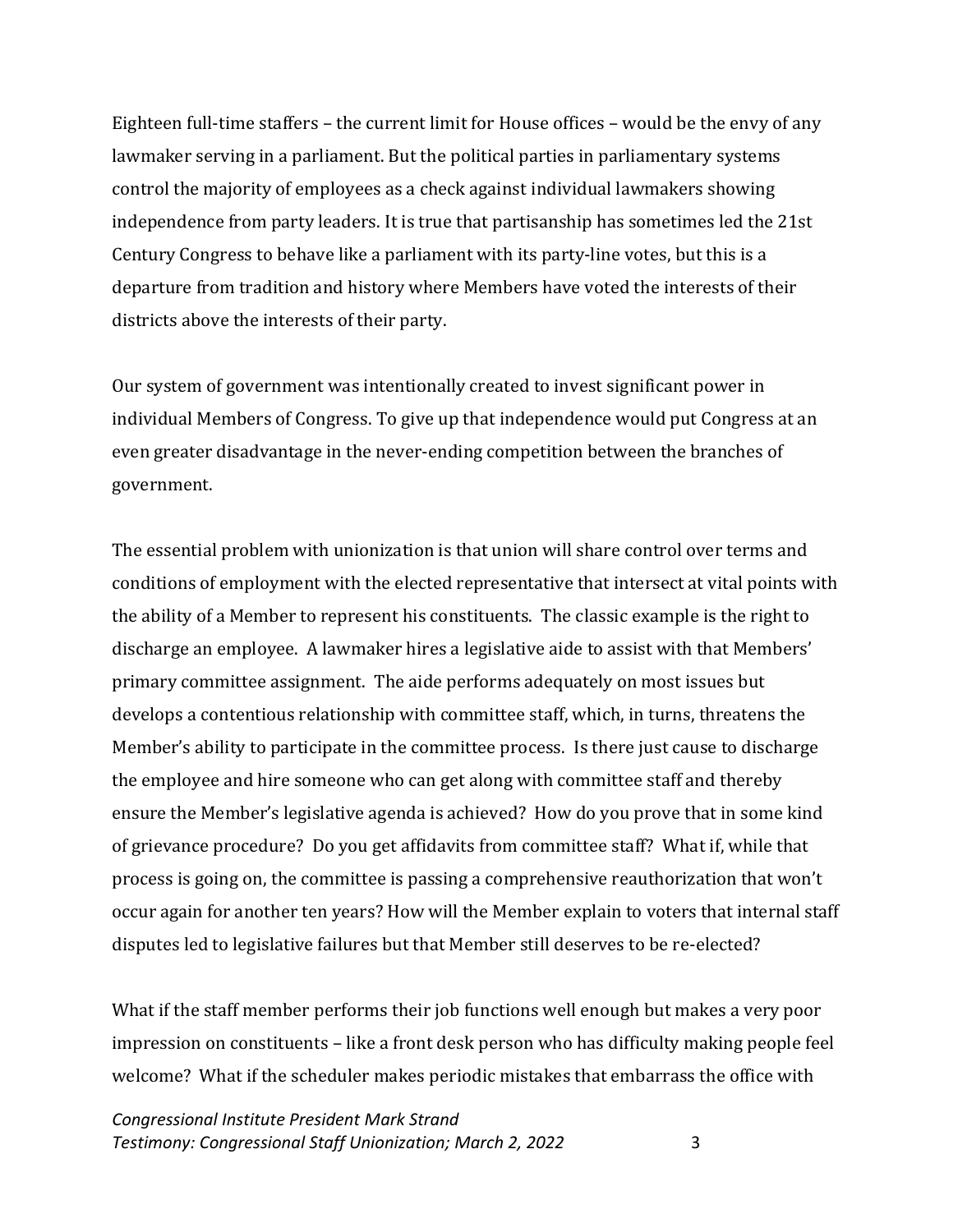double booking meetings or not factoring in travel times in the district? How many mistakes are enough to justify replacement?

Another mark against unionization is that Members would need to have uniform jobs from one office to another. Work conditions vary from week to week and even day to day, depending on the congressional and committee schedule. Sometimes the Washington staff puts in long hours, but when Congress is in recess, the Washington hours are more normal while district staff could be working six or seven days from early morning to late in the evening. These are the normal "feast or famine" hours of congressional staff. A feature of unionization is to create standard schedules, but how would that work for committee markups that can run many hours longer than expected and into the early morning hours? Would committee staff be able to walk off the job if a mark-up runs too long? Consider the impact that would have on the legislative process.

In congressional offices, a job title in one can mean something different in another. You can have caseworkers who also do outreach. You can have a staff assistant who also does legislative correspondence, but in another office, the staff assistant is a press assistant, and perhaps in another office, the intern coordinator and tours director. Some legislative assistants handle a single issue for committee work while others handle multiple issues. One of the practical problems is how do you negotiate union rules for staff whose titles mean different things in different offices for the specific purpose of best representing constituents on behalf of the elected Member. Different kinds of responsibilities might determine different pay rates for each of these employees.

In the Executive Branch, essentially all non-supervisory staff with some exceptions have the right to organize and collectively bargain. So, would most legislative assistants and committee staff be included in a congressional system under the Federal Labor Relations Authority similar to the regulations governing Executive Branch employees?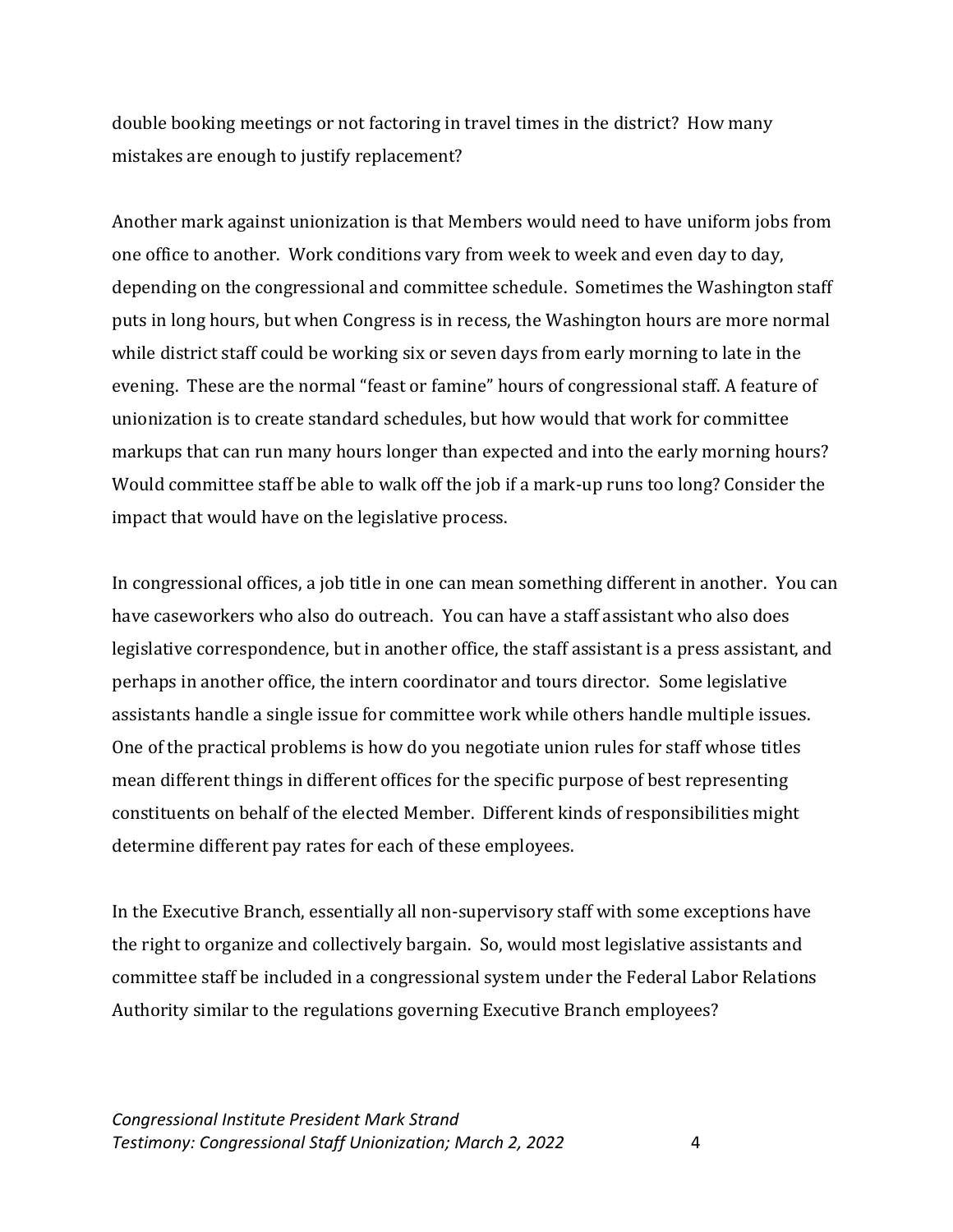As Senator Robert Byrd pointed out in 1995, if there were employee unions on Capitol Hill, "Senators will no longer have the ability to structure and manage their staffs consistent with the unique needs of the States which they represent without first consulting with union representatives."

Senator Byrd was known to champion the rights of union employees so his opposition should give pause to anyone wanting to form congressional staff unions.

There are other, practical considerations. What happens if such a union made political contributions against a Member of Congress whose staff were paying dues? What if only the staff of one party joined a union, and that party from time to time – as tends to happen – suddenly finds itself in the minority with no control over the agenda and schedule? Wouldn't that party be at a huge disadvantage during an important mark-up or Floor debate if the union rules prevent staffers from working past a certain number of hours? What if unions chose to target certain Members for grievances based on their party or their ideology while soft-peddling issues in the offices of party leaders or committees that have important jurisdiction over union rules? It's not far-fetched to think that union officials might play the process differently depending on the power or attitude of the Member on other issues. Would employees be allowed to sue unions for failing to represent them properly?

Could union actions slowdown the legislative process and even threaten to cause government shutdowns? After all, to gain benefits for their members unions need leverage. Autoworkers make cars. Legislative staff make legislation. The main leverage of a legislative staff union would be threatening the legislative process. What would happen if a union representing caseworks decided on an action such as a work slowdown or a "sick out"? That's the potential control a congressional staff union could exert over how a Member represents their constituents. That would be intolerable.

No one elects congressional staff. They have no rights under our system of government to shape the legislative process in any way other than at the express direction of the elected

*Congressional Institute President Mark Strand Testimony: Congressional Staff Unionization; March 2, 2022* 5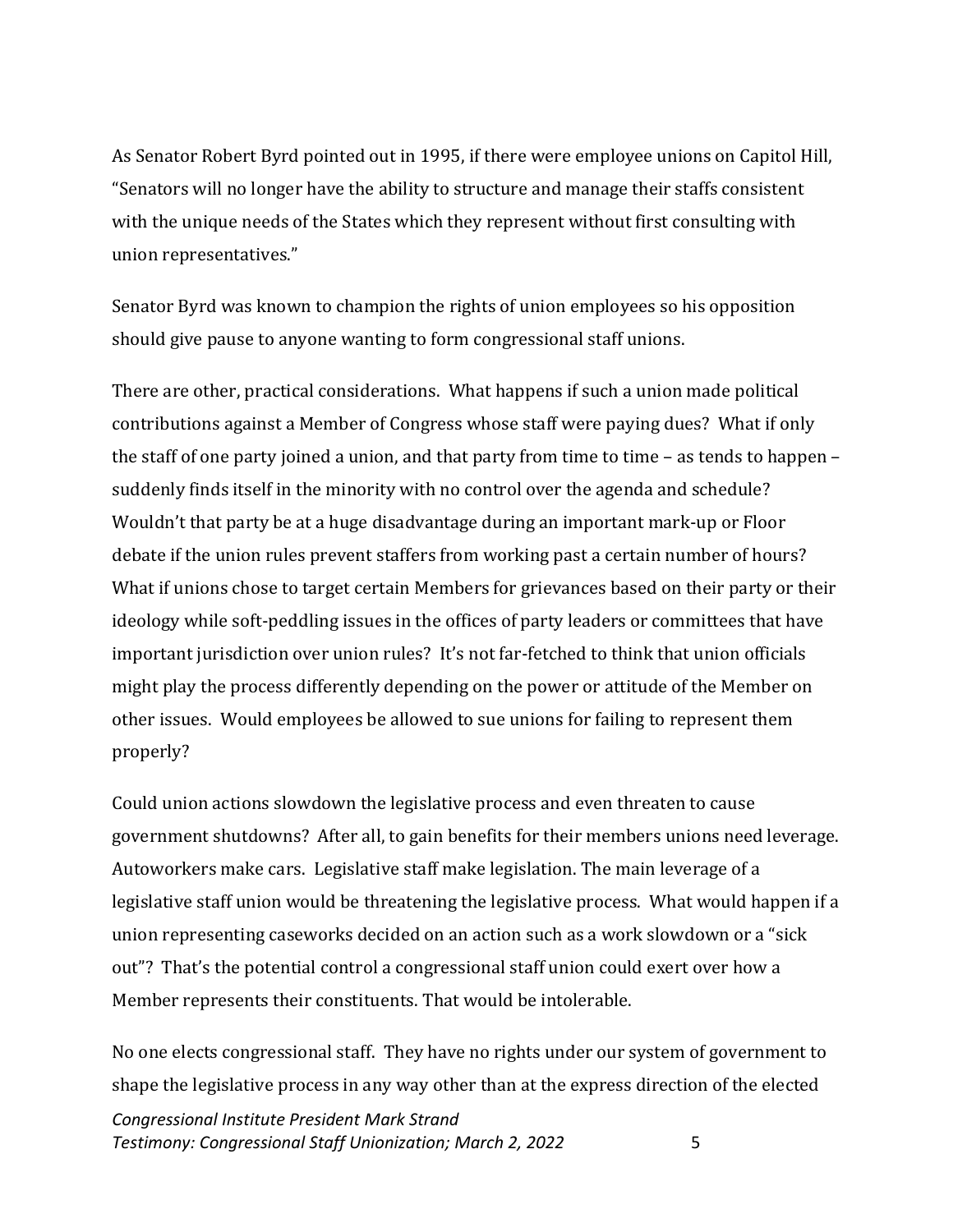Member whose office they serve in. Deciding that direction is the job of the elected representatives.

I'm not saying that there aren't Members of Congress who do a poor job managing staff and that there aren't legitimate staff grievances. A good member of Congress sees their staff as their most important resource after their own time. A smart Member sets up a good management team that allows the staff to do great work on legislation, keep constituents informed of their actions, conduct outreach, and fight on behalf of constituents who have problems with Executive Branch agencies. This is the difference between a really good Member and an average one. Good staff exponentially increases the ability of a Member to do excellent work for constituents – both in terms of legislation and more district-focused activities.

Congress has made significant progress against the excesses of bad Members by preventing staff from being able to contribute to their bosses' campaigns, preventing age and racial discrimination, addressing sexual harassment, and providing training, assistance, and counseling to all levels of employees, including chiefs, district directors, and committee staff directors. It can do more, and the Select Committee on Modernization of Congress has been examining many of these issues. Congressional salaries are notoriously low, especially when compared to the private sector salaries senior staff can command. Passing the current fiscal year Legislative Appropriation bill would go a long way toward addressing some of that issue.

As a Capitol Hill staffer for nearly 24 years during which time I served in nearly every position you can hold except for the elected one, I can tell you that staffers do not do this job for the pay, the cushy hours, or the spacious offices. Like Members, staff also serve the public and swear an oath to defend and protect the Constitution. Much of that work can be quite rewarding and fulfilling, but we serve the country through the people's representatives - the elected Members of Congress. When we forget whose name is on the door, it is time to move on.